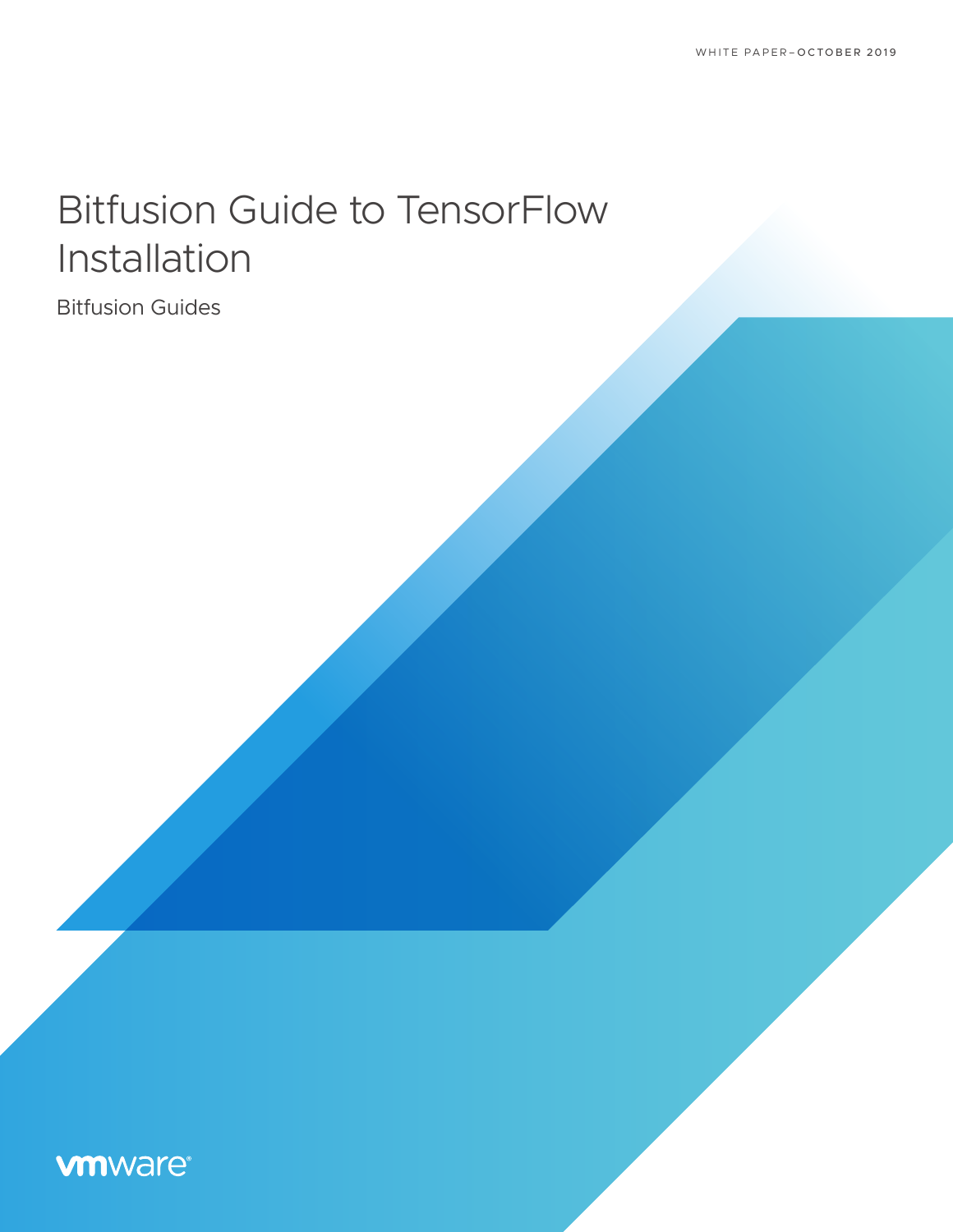| Table of Contents                                 |                          |
|---------------------------------------------------|--------------------------|
| <b>Bitfusion Guide to TensorFlow Installation</b> | 3                        |
| Installing pip                                    | 3                        |
| Installing TensorFlow                             | 3                        |
| Installing TensorFlow Benchmarks                  | $\overline{\mathcal{A}}$ |
| A Quick Test                                      | 5                        |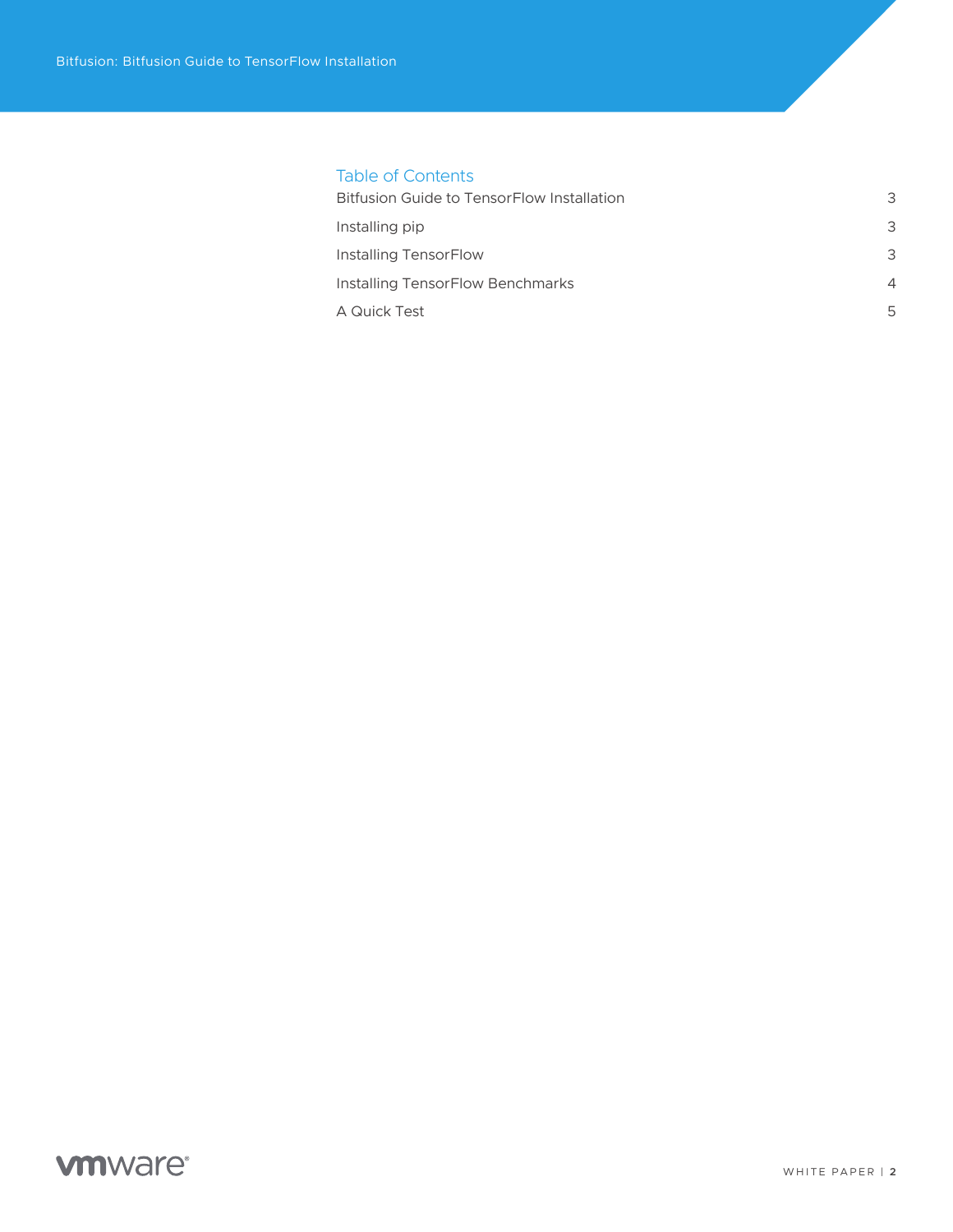### <span id="page-2-0"></span>Bitfusion Guide to TensorFlow Installation

You can install TensorFlow as a pip package. So this document describes how to install three items.

• pip

- TensorFlow (a framework)
- TensorFlow benchmarks (apps that use the framework)

### Installing pip

Here, we will only install a prebuilt, gpu-version of TensorFlow. But first, we install the pip installer and a common library for building python applications. After those prerequisites, TensorFlow is easy. Here we install both pip and pip3 so as to handle whatever environment is actually in use on your system. But if you know which you need, you can just install one. Nevertheless, if you want both, they should co-reside peacefully on the same system.

Install pip or pip3 on Ubuntu

sudo apt install python-pip sudo apt install python3-pip

#### Install pip and pip3 on CentOS

# Install the EPEL repo before pip in order to find the pip package. sudo yum install epel-release sudo yum update sudo yum repolist # Now install pip and pip3. sudo yum install python-pip sudo yum install python36-pip

#### Install pip and pip3 on RHEL7

sudo yum install python-pip sudo yum install python36-pip

### Installing TensorFlow

Now you can install a prerequisite and TensorFlow:

```
Text
sudo pip[3] install absl-py
sudo pip[3] install tensorflow-gpu==1.13.1 # or other version
```
Above, we installed version 1.13.1 of TensorFlow. How do know which versions are available (leaving aside the question of which of those you want)? Well, here is a clever hack to force pip to tell you what versions are available for a given package. In this example, the package is tensorflow-gpu. It works by forcing a mismatch failure, because the error message list the possible values.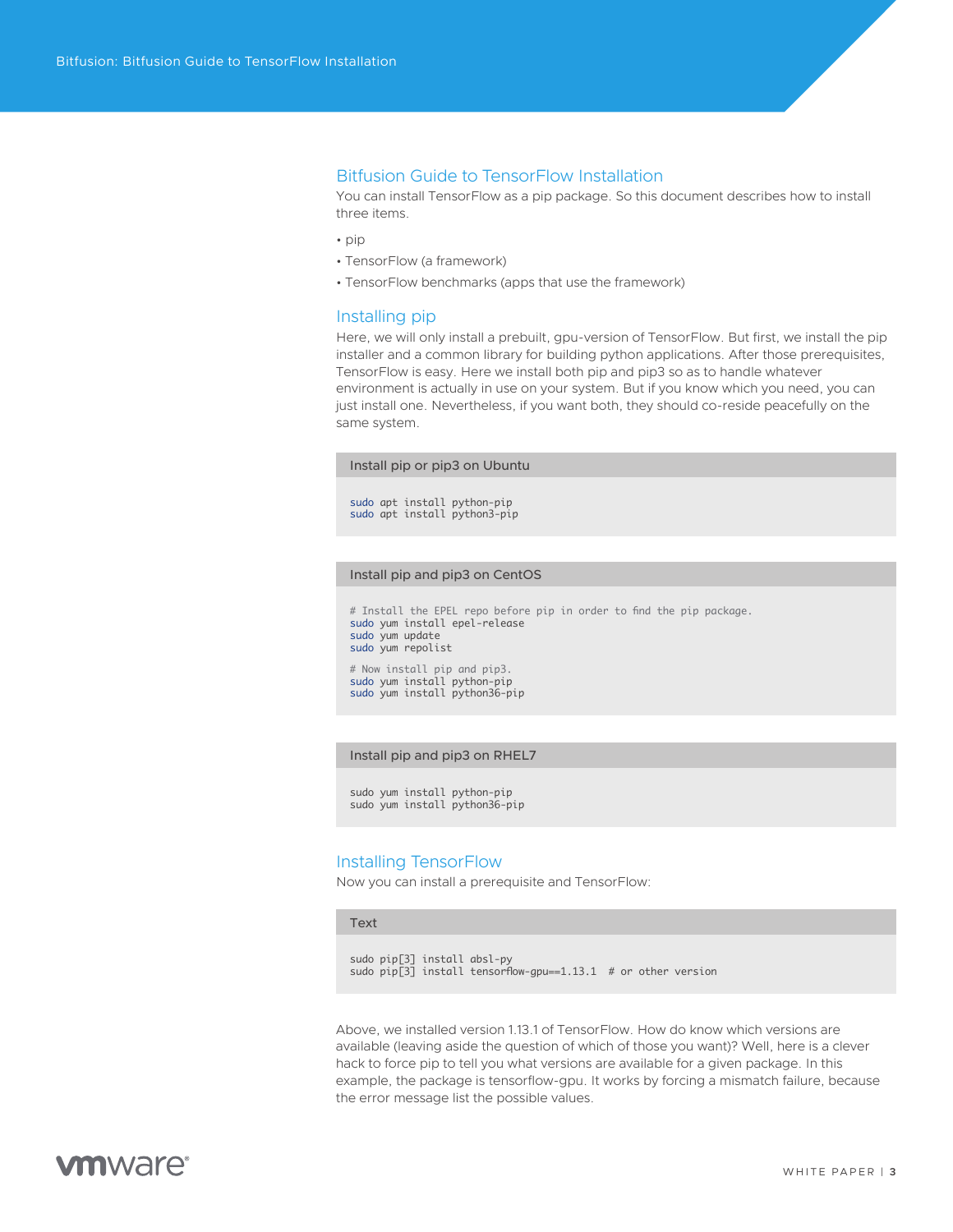#### <span id="page-3-0"></span>Hack to See Which Versions of TensorFlow Are Available

```
$ pip[3] install tensorflow-gpu==
Collecting tensorflow-gpu==
Could not find a version that satisfies the requirement tensorflow-gpu== (from versions:<br>0.12.0rc0, 0.12.0rc1, 0.12.0, 0.12.1, 1.0.0, 1.0.1, 1.1.0rc0, 1.1.0rc1, 1.1.0rc2, 1.1.0,<br>1.2.0rc0, 1.2.0rc1, 1.2.0rc2, 1.2.0, 1.2.1, 
No matching distribution found for tensorflow-gpu==
You are using pip version 8.1.1, however version 18.0 is available.
You should consider upgrading via the 'pip install --upgrade pip' command.
```
By the way, we do not advise you to follow the above consider upgrading message there on the last line.

If you need to uninstall:

#### Uninstall TensorFlow

\$ pip uninstall tensorflow-gpu \$ \$ # Do not forget to manually uninstall tensorboard, too. \$ # (automatically installed, but not uninstalled). \$ \$ pip uninstall tensorboard \$ pip uninstall tensorflow-gpu  $\zeta$ \$ # Do not forget to manually uninstall tensorboard too \$ # (automatically installed, but not uninstalled). \$ \$ pip uninstall tensorboard

### Installing TensorFlow Benchmarks

Now, get the set of benchmarks you can run to exercise TensorFlow and check out the branch that is compatible with your version of TensorFlow.

### Uninstall TensorFlow

|   | \$ git clone https://github.com/tensorflow/benchmarks.git                                                                                                                                                                                                               |  |  |
|---|-------------------------------------------------------------------------------------------------------------------------------------------------------------------------------------------------------------------------------------------------------------------------|--|--|
|   | $$$ # If you want a specific version of the benchmarks compatible<br>\$ # with your version of TensorFlow, list all the branches and<br>$$$ # checkout the appropriate one.<br>\$ cd benchmarks<br>\$ qit branch -a<br>* master<br>remotes/origin/HEAD -> origin/master |  |  |
|   | remotes/origin/cnn_tf_v1.10_compatible                                                                                                                                                                                                                                  |  |  |
| . | remotes/origin/cnn_tf_v1.13_compatible                                                                                                                                                                                                                                  |  |  |
|   | \$ git checkout cnn_tf_v1.13_compatible<br>Branch cnn_tf_v1.13_compatible set up to track remote branch cnn_tf_v1.13_compatible<br>from origin.<br>Switched to a new branch 'cnn_tf_v1.13_compatible'<br>\$ qit branch<br>* cnn_tf_v1.13_compatible<br>master           |  |  |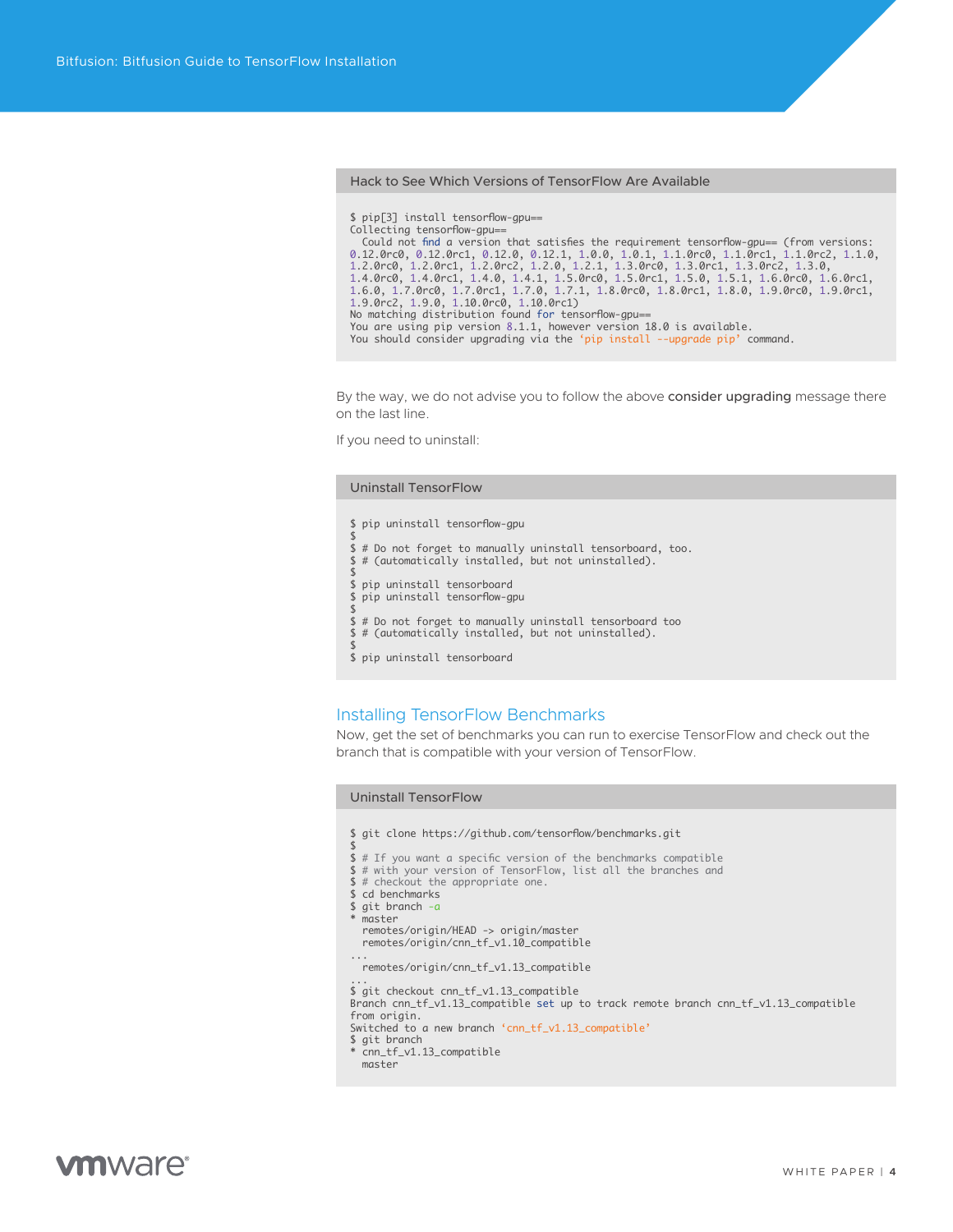## <span id="page-4-0"></span>A Quick Test

If you want to run a quick test of the TensorFlow benchmarks, here is a command that will run on a server with a GPU (and the driver and CUDA):

| Running a TensorFlow Benchmark                                                                                                                                                                                                                                                                                    |                |  |  |  |
|-------------------------------------------------------------------------------------------------------------------------------------------------------------------------------------------------------------------------------------------------------------------------------------------------------------------|----------------|--|--|--|
| cd / <dir-where benchmarks-were-cloned="">/benchmarks/scripts/tf_cnn_benchmarks<br/>python tf_cnn_benchmarks.py --data_format=NCHW --batch_size=64 --model=resnet50<br/>--variable_update=replicated --local_parameter_device=qpu --nodistortions --num_qpus=1<br/>--num_batches=100 --use_fp16=False</dir-where> |                |  |  |  |
| # The last of the output should appear something like this:                                                                                                                                                                                                                                                       |                |  |  |  |
| 90<br>$images/sec: 360.6 +/- 0.1 (jitter = 0.4)$<br>$images/sec: 360.6 +/- 0.0 (jitter = 0.3)$<br>100                                                                                                                                                                                                             | 8.094<br>8.032 |  |  |  |
| total images/sec: 360.36                                                                                                                                                                                                                                                                                          |                |  |  |  |

To test the benchmarks with FlexDirect and a virtual GPU, see the instructions in the *[Evaluation Guide](https://www-review.vmware.com/solutions/business-critical-apps/hardwareaccelerators-virtualization.html)* sections.